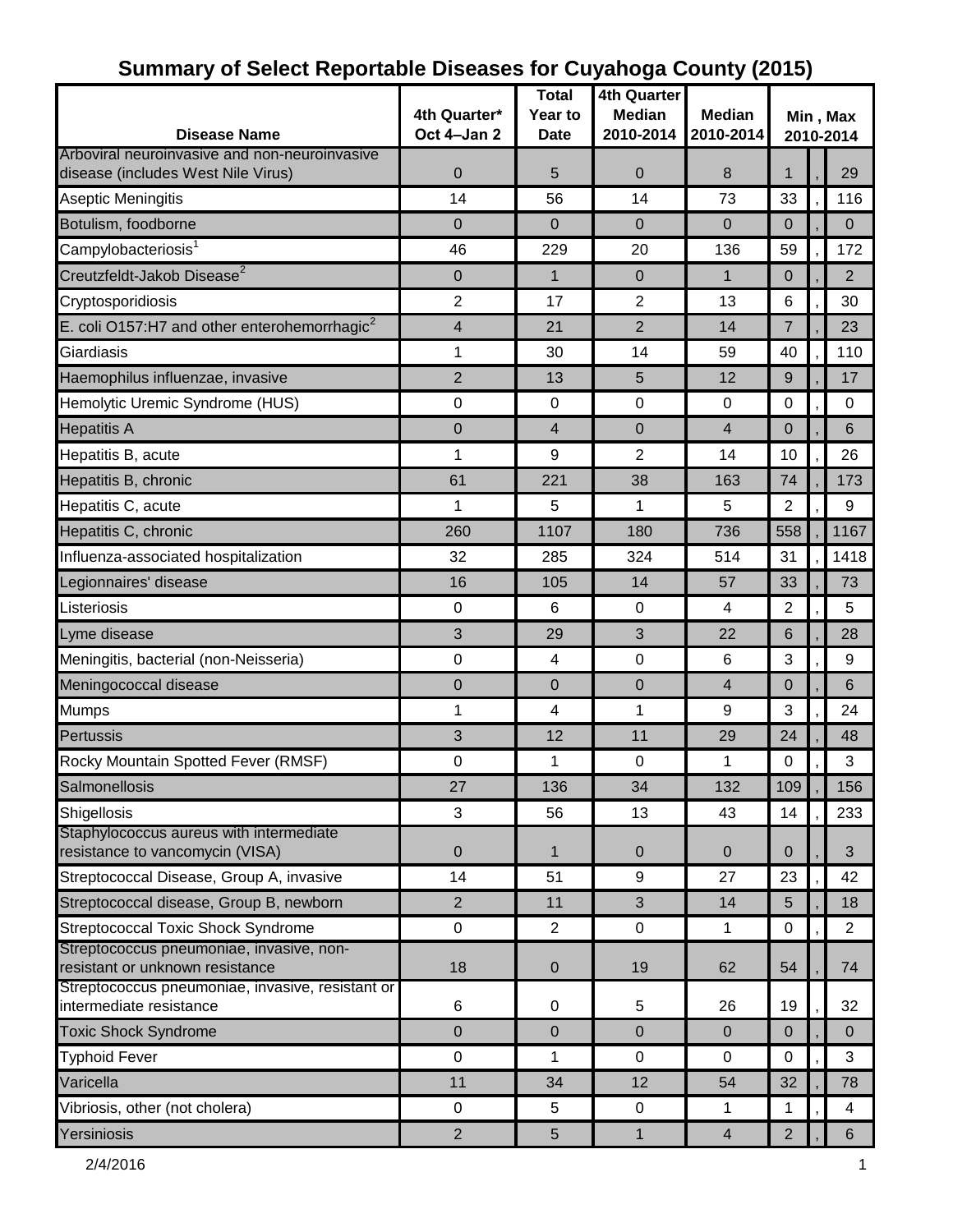| <b>Disease Name</b>                                                         | 4th Quarter*<br>Oct 4-Jan 2 | <b>Total</b><br>Year to<br><b>Date</b> | <b>4th Quarter</b><br><b>Median</b><br>2010-2014 | <b>Median</b><br>2010-2014 | Min, Max<br>2010-2014 |  |                |  |
|-----------------------------------------------------------------------------|-----------------------------|----------------------------------------|--------------------------------------------------|----------------------------|-----------------------|--|----------------|--|
| Arboviral neuroinvasive and non-neuroinvasive                               |                             | $\overline{2}$                         |                                                  |                            |                       |  |                |  |
| disease (includes West Nile Virus)                                          | $\mathbf 0$<br>6            | 34                                     | $\mathbf 0$                                      | 3<br>41                    | 0<br>17               |  | 15<br>56       |  |
| Aseptic Meningitis                                                          |                             |                                        | 9                                                |                            |                       |  |                |  |
| Botulism, foodborne                                                         | $\Omega$                    | $\Omega$                               | $\mathbf 0$                                      | $\overline{0}$             | 0                     |  | $\overline{0}$ |  |
| Campylobacteriosis <sup>1</sup>                                             | 35                          | 163                                    | 10                                               | 86                         | 37                    |  | 113            |  |
| Creutzfeldt-Jakob Disease <sup>2</sup>                                      | $\mathbf 0$                 | $\mathbf{1}$                           | $\overline{0}$                                   | $\mathbf{1}$               | 0                     |  | 2              |  |
| Cryptosporidiosis                                                           | $\overline{2}$              | 12                                     | 1                                                | 10                         | 5                     |  | 19             |  |
| E. coli O157:H7 and other enterohemorrhagic $2$                             | 3                           | 17                                     | 1                                                | 12                         | 6                     |  | 16             |  |
| Giardiasis                                                                  | $\mathbf 1$                 | 19                                     | $\overline{7}$                                   | 27                         | 20                    |  | 54             |  |
| Haemophilus influenzae, invasive                                            | $\overline{2}$              | 10                                     | 3                                                | 9                          | 5                     |  | 11             |  |
| Hemolytic Uremic Syndrome (HUS)                                             | 0                           | 0                                      | $\mathbf 0$                                      | $\mathbf 0$                | 0                     |  | 0              |  |
| <b>Hepatitis A</b>                                                          | $\Omega$                    | 4                                      | $\Omega$                                         | $\overline{2}$             | $\Omega$              |  | 6              |  |
| Hepatitis B, acute                                                          | 0                           | 3                                      | 1                                                | $\overline{7}$             | 4                     |  | 13             |  |
| Hepatitis B, chronic                                                        | 28                          | 113                                    | 20                                               | 67                         | 49                    |  | 85             |  |
| Hepatitis C, acute                                                          | 0                           | $\mathbf{2}$                           | 1                                                | $\overline{2}$             | 1                     |  | $\overline{2}$ |  |
| Hepatitis C, chronic                                                        | 79                          | 417                                    | 61                                               | 286                        | 224                   |  | 463            |  |
| Influenza-associated hospitalization                                        | 17                          | 174                                    | 153                                              | 288                        | 20                    |  | 763            |  |
| Legionnaires' disease                                                       | 9                           | 56                                     | 6                                                | 33                         | 20                    |  | 42             |  |
| Listeriosis                                                                 | 0                           | 4                                      | 0                                                | 3                          | 1                     |  | 3              |  |
| Lyme disease                                                                | 3                           | 22                                     | 2                                                | 15                         | 3                     |  | 25             |  |
| Meningitis, bacterial (non-Neisseria)                                       | $\mathbf 0$                 | 1                                      | 0                                                | 2                          | 1                     |  | 5              |  |
| Meningococcal disease                                                       | $\mathbf 0$                 | $\Omega$                               | $\overline{0}$                                   | $\Omega$                   | $\Omega$              |  | $\overline{2}$ |  |
| <b>Mumps</b>                                                                | 0                           | 3                                      | 1                                                | 9                          | 3                     |  | 19             |  |
| Pertussis                                                                   | $\mathbf 0$                 | 8                                      | 9                                                | 24                         | 22                    |  | 41             |  |
| Rocky Mountain Spotted Fever (RMSF)                                         | $\mathbf 0$                 | 1                                      | $\mathbf 0$                                      | $\mathbf 0$                | 0                     |  | $\overline{2}$ |  |
| Salmonellosis                                                               | 15                          | 91                                     | 21                                               | 84                         | 74                    |  | 98             |  |
| Shigellosis                                                                 | $\overline{c}$              | 19                                     | 4                                                | 17                         | 9                     |  | 104            |  |
| Staphylococcus aureus with intermediate<br>resistance to vancomycin (VISA)  | $\mathbf 0$                 | 1                                      | $\overline{0}$                                   | $\overline{0}$             | $\overline{0}$        |  | $\overline{2}$ |  |
| Streptococcal Disease, Group A, invasive                                    | 6                           | 27                                     | 3                                                | 14                         | 10                    |  | 24             |  |
| Streptococcal disease, Group B, newborn                                     | $\mathbf{1}$                | $\overline{4}$                         | $\mathbf{1}$                                     | $\overline{4}$             | $\mathbf{1}$          |  | $\overline{7}$ |  |
| Streptococcal Toxic Shock Syndrome                                          | $\mathbf 0$                 | 1                                      | $\mathbf 0$                                      | 1                          | $\mathbf 0$           |  | 1              |  |
| Streptococcus pneumoniae, invasive, non-<br>resistant or unknown resistance | 10                          | 32                                     | 10                                               | 33                         | 26                    |  | 42             |  |
| Streptococcus pneumoniae, invasive, resistant or<br>intermediate resistance | $\sqrt{3}$                  | 12                                     | 4                                                | 17                         | 12                    |  | 21             |  |
| <b>Toxic Shock Syndrome</b>                                                 | $\mathbf{0}$                | $\overline{0}$                         | $\overline{0}$                                   | $\overline{0}$             | $\mathbf 0$           |  | $\Omega$       |  |
| <b>Typhoid Fever</b>                                                        | $\mathbf 0$                 | $\mathbf 0$                            | $\mathbf 0$                                      | $\mathbf 0$                | $\mathbf 0$           |  | $\overline{2}$ |  |
| Varicella                                                                   | 10                          | 31                                     | 8                                                | 39                         | 28                    |  | 60             |  |
| Vibriosis, other (not cholera)                                              | $\pmb{0}$                   | 5                                      | $\mathbf 0$                                      | 1                          | 0                     |  | $\overline{4}$ |  |
| Yersiniosis                                                                 | $\mathbf{1}$                | $\mathbf{1}$                           | $\mathbf{1}$                                     | $\mathbf{3}$               | $\mathbf{1}$          |  | $\overline{4}$ |  |

# **Summary of Select Reportable Diseases for CCBH (2015)**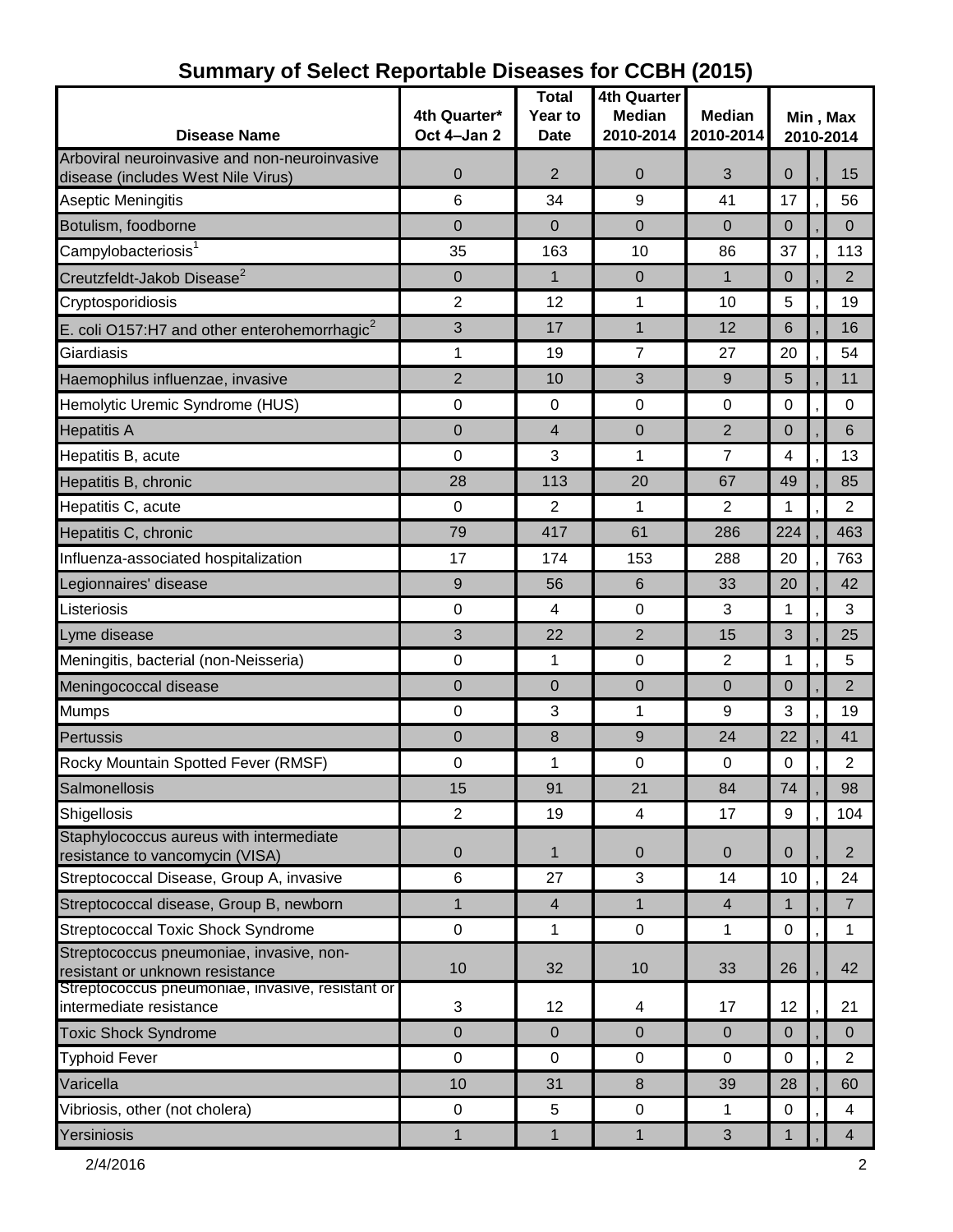|                                                                                     |                  | Total          | 4th Quarter    |                |                       |  |                |
|-------------------------------------------------------------------------------------|------------------|----------------|----------------|----------------|-----------------------|--|----------------|
|                                                                                     | 4th Quarter*     | Year to        | <b>Median</b>  | <b>Median</b>  | Min, Max<br>2010-2014 |  |                |
| <b>Disease Name</b>                                                                 | Oct 4-Jan 2      | <b>Date</b>    | 2010-2014      | 2010-2014      |                       |  |                |
| Arboviral neuroinvasive and non-neuroinvasive<br>disease (includes West Nile Virus) | $\boldsymbol{0}$ | $\overline{2}$ | 0              | $\overline{4}$ | $\mathbf{1}$          |  | 14             |
| <b>Aseptic Meningitis</b>                                                           | 8                | 22             | 6              | 31             | 16                    |  | 62             |
| Botulism, foodborne                                                                 | $\Omega$         | $\Omega$       | 0              | $\overline{0}$ | $\mathbf 0$           |  | $\mathbf 0$    |
| Campylobacteriosis <sup>1</sup>                                                     | 10               | 63             | $\overline{7}$ | 38             | 13                    |  | 54             |
| Creutzfeldt-Jakob Disease <sup>2</sup>                                              | $\mathbf 0$      | $\Omega$       | 0              | $\overline{0}$ | $\mathbf 0$           |  | 1              |
| Cryptosporidiosis                                                                   | $\pmb{0}$        | 4              | 1              | 3              | $\mathbf 0$           |  | 10             |
| E. coli O157:H7 and other enterohemorrhagic $2$                                     | 1                | $\overline{4}$ | $\mathbf 0$    | $\overline{2}$ | $\Omega$              |  | 6              |
| Giardiasis                                                                          | $\pmb{0}$        | 11             | 12             | 39             | 13                    |  | 54             |
| Haemophilus influenzae, invasive                                                    | 0                | 3              | $\mathbf{1}$   | $\overline{4}$ | $\overline{2}$        |  | 6              |
| Hemolytic Uremic Syndrome (HUS)                                                     | 0                | 0              | 0              | 0              | $\mathbf 0$           |  | 0              |
| <b>Hepatitis A</b>                                                                  | $\mathbf 0$      | $\Omega$       | 0              | 0              | $\Omega$              |  | $\overline{2}$ |
| Hepatitis B, acute                                                                  | 0                | 5              | 1              | 6              | 4                     |  | 16             |
| Hepatitis B, chronic                                                                | 33               | 106            | 16             | 82             | 25                    |  | 91             |
| Hepatitis C, acute                                                                  | 1                | 3              | 0              | 3              | 1                     |  | $\overline{7}$ |
| Hepatitis C, chronic                                                                | 180              | 684            | 120            | 445            | 329                   |  | 684            |
| Influenza-associated hospitalization                                                | 13               | 105            | 134            | 218            | 9                     |  | 624            |
| Legionnaires' disease                                                               | $\overline{7}$   | 46             | $\overline{4}$ | 23             | 12                    |  | 30             |
| Listeriosis                                                                         | $\boldsymbol{0}$ | $\overline{2}$ | 0              | 1              | 0                     |  | 2              |
| Lyme disease                                                                        | $\mathbf 0$      | 2              | $\mathbf{1}$   | 2              | $\overline{2}$        |  | 8              |
| Meningitis, bacterial (non-Neisseria)                                               | $\boldsymbol{0}$ | 3              | 0              | 2              | 1                     |  | $\overline{7}$ |
| Meningococcal disease                                                               | $\mathbf 0$      | $\overline{0}$ | $\mathbf 0$    | $\overline{2}$ | $\Omega$              |  | 4              |
| <b>Mumps</b>                                                                        | 1                | 1              | 0              | 1              | 0                     |  | 5              |
| Pertussis                                                                           | 3                | 4              | $\overline{2}$ | 3              | 2                     |  | 7              |
| Rocky Mountain Spotted Fever (RMSF)                                                 | 0                | 0              | 0              | 1              | 0                     |  | 1              |
| Salmonellosis                                                                       | 12               | 43             | 11             | 44             | 33                    |  | 50             |
| Shigellosis                                                                         | $\mathbf 0$      | 35             | 3              | 12             | $5\phantom{.0}$       |  | 126            |
| Staphylococcus aureus with intermediate<br>resistance to vancomycin (VISA)          | $\mathbf 0$      | $\overline{0}$ | $\pmb{0}$      | $\mathbf{0}$   | $\mathbf{0}$          |  | 1              |
| Streptococcal Disease, Group A, invasive                                            | 8                | 23             | 4              | 12             | 9                     |  | 13             |
| Streptococcal disease, Group B, newborn                                             | $\mathbf 1$      | $\overline{7}$ | $\mathbf{1}$   | 11             | $\overline{4}$        |  | 14             |
| Streptococcal Toxic Shock Syndrome                                                  | $\pmb{0}$        | 1              | 0              | $\mathbf 0$    | $\mathbf 0$           |  | $\mathbf 0$    |
| Streptococcus pneumoniae, invasive, non-                                            |                  |                |                |                |                       |  |                |
| resistant or unknown resistance<br>Streptococcus pneumoniae, invasive, resistant or | $\bf 8$          | 22             | 6              | 31             | 21                    |  | 43             |
| intermediate resistance                                                             | 3                | 11             | 1              | 9              | 6                     |  | 11             |
| <b>Toxic Shock Syndrome</b>                                                         | $\mathbf 0$      | $\mathbf 0$    | $\mathbf 0$    | $\mathbf 0$    | $\Omega$              |  | $\Omega$       |
| <b>Typhoid Fever</b>                                                                | $\boldsymbol{0}$ | 1              | $\pmb{0}$      | $\pmb{0}$      | 0                     |  | 1              |
| Varicella                                                                           | 1                | 3              | 3              | 12             | $\overline{4}$        |  | 18             |
| Vibriosis, other (not cholera)                                                      | $\mathbf 0$      | $\mathbf 0$    | 0              | 0              | $\mathbf 0$           |  | 1              |
| Yersiniosis                                                                         | 1                | 3              | $\pmb{0}$      | $\mathbf{1}$   | $\mathbf{1}$          |  | $2^{\circ}$    |

#### **Summary of Select Reportable Diseases for City of Cleveland (2015)**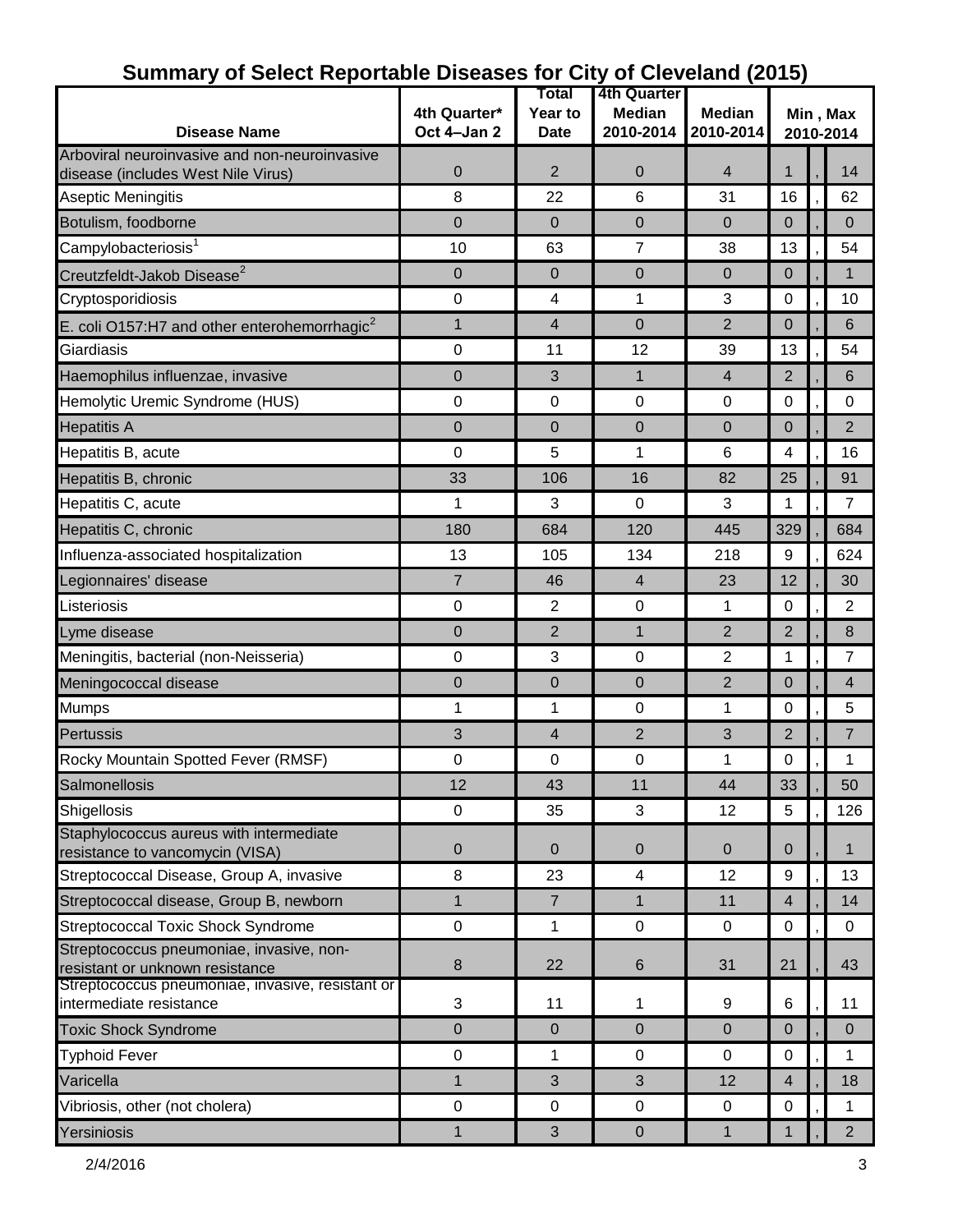| <b>Disease Name</b>                                                         | 4th Quarter*<br>Oct 4-Jan 2 | <b>Total</b><br>Year to<br><b>Date</b> | <b>4th Quarter</b><br><b>Median</b><br>2010-2014 | <b>Median</b><br>2010-2014 | Min, Max<br>2010-2014 |  |                |
|-----------------------------------------------------------------------------|-----------------------------|----------------------------------------|--------------------------------------------------|----------------------------|-----------------------|--|----------------|
| Arboviral neuroinvasive and non-neuroinvasive                               |                             |                                        |                                                  |                            |                       |  |                |
| disease (includes West Nile Virus)                                          | $\overline{0}$              | $\mathbf 1$                            | $\mathbf 0$                                      | $\mathbf 0$                | 0                     |  |                |
| Aseptic Meningitis                                                          | 0                           | $\mathbf 0$                            | $\Omega$                                         | $\Omega$                   | 0                     |  | $\overline{2}$ |
| Botulism, foodborne                                                         | 0                           | 0                                      | $\mathbf 0$                                      | $\mathbf 0$                | $\mathbf 0$           |  | $\mathbf{0}$   |
| Campylobacteriosis <sup>1</sup>                                             | 1                           | 3                                      | 0                                                | 4                          | $\overline{2}$        |  | 5              |
| Creutzfeldt-Jakob Disease <sup>2</sup>                                      | 0                           | $\mathbf 0$                            | $\mathbf 0$                                      | $\mathbf 0$                | 0                     |  | $\Omega$       |
| Cryptosporidiosis                                                           | 0                           | 1                                      | 0                                                | 1                          | 0                     |  | 2              |
| E. coli O157:H7 and other enterohemorrhagic <sup>2</sup>                    | 0                           | 0                                      | $\mathbf 0$                                      | $\mathbf 0$                | 0                     |  | $\overline{2}$ |
| Giardiasis                                                                  | $\mathbf 0$                 | $\mathbf 0$                            | 0                                                | $\mathbf 0$                | 0                     |  | $\overline{2}$ |
| Haemophilus influenzae, invasive                                            | 0                           | 0                                      | $\mathbf 0$                                      | 0                          | 0                     |  | $\overline{2}$ |
| Hemolytic Uremic Syndrome (HUS)                                             | 0                           | 0                                      | 0                                                | 0                          | 0                     |  | 0              |
| <b>Hepatitis A</b>                                                          | 0                           | $\Omega$                               | $\Omega$                                         | $\Omega$                   | 0                     |  | $\Omega$       |
| Hepatitis B, acute                                                          | 1                           | 1                                      | 0                                                | 0                          | 0                     |  | 1              |
| Hepatitis B, chronic                                                        | 0                           | $\overline{2}$                         | $\mathbf 0$                                      | $\overline{2}$             | 0                     |  | 9              |
| Hepatitis C, acute                                                          | $\pmb{0}$                   | $\mathbf 0$                            | $\mathbf 0$                                      | 0                          | 0                     |  | 0              |
| Hepatitis C, chronic                                                        | 1                           | 6                                      | $\overline{2}$                                   | $6\phantom{1}$             | 5                     |  | 20             |
| Influenza-associated hospitalization                                        | 2                           | 12                                     | 4                                                | 15                         | 2                     |  | 31             |
| Legionnaires' disease                                                       | 0                           | 3                                      | $\mathbf 0$                                      | $\mathbf{1}$               | 0                     |  | 1              |
| Listeriosis                                                                 | 0                           | 0                                      | 0                                                | 0                          | 0                     |  | 0              |
| Lyme disease                                                                | 0                           | 5                                      | $\mathbf 0$                                      | 1                          | 0                     |  | $\mathbf 1$    |
| Meningitis, bacterial (non-Neisseria)                                       | 0                           | 0                                      | 0                                                | 0                          | 0                     |  | 0              |
| Meningococcal disease                                                       | 0                           | 0                                      | $\mathbf 0$                                      | $\mathbf 0$                | 0                     |  | $\Omega$       |
| <b>Mumps</b>                                                                | 0                           | $\mathbf 0$                            | $\Omega$                                         | $\overline{0}$             | 0                     |  | $\Omega$       |
| Pertussis                                                                   | 0                           | $\mathbf 0$                            | $\mathbf 0$                                      | $\mathbf 0$                | 0                     |  | $\mathbf 0$    |
| Rocky Mountain Spotted Fever (RMSF)                                         | 0                           | 0                                      | 0                                                | 0                          | 0                     |  | 1              |
| Salmonellosis                                                               | 0                           | $\overline{2}$                         | 1                                                | 5                          | 1                     |  | 8              |
| Shigellosis                                                                 | 1                           | $\overline{2}$                         | $\mathbf 0$                                      | 1                          | $\mathbf 0$           |  | 3              |
| Staphylococcus aureus with intermediate<br>resistance to vancomycin (VISA)  | $\overline{0}$              | $\mathbf{0}$                           | $\mathbf 0$                                      | $\mathbf 0$                | 0                     |  | 0              |
| Streptococcal Disease, Group A, invasive                                    | $\mathbf 0$                 | 1                                      | $\mathbf 0$                                      | 1                          | $\mathbf 0$           |  | 5              |
| Streptococcal disease, Group B, newborn                                     | 0                           | $\mathbf 0$                            | $\mathbf 0$                                      | $\mathbf 0$                | $\mathbf 0$           |  | $\mathbf{0}$   |
| <b>Streptococcal Toxic Shock Syndrome</b>                                   | $\pmb{0}$                   | $\pmb{0}$                              | $\pmb{0}$                                        | 0                          | 0                     |  | 1              |
| Streptococcus pneumoniae, invasive, non-<br>resistant or unknown resistance | $\mathbf 0$                 | $\mathbf 0$                            | $\mathbf 0$                                      | $\mathbf{1}$               | $\mathbf 0$           |  | $\overline{2}$ |
| Streptococcus pneumoniae, invasive, resistant or<br>intermediate resistance | $\pmb{0}$                   | 0                                      | 0                                                | 0                          | 0                     |  | 0              |
| <b>Toxic Shock Syndrome</b>                                                 | $\mathbf 0$                 | $\pmb{0}$                              | $\pmb{0}$                                        | $\pmb{0}$                  | $\mathbf{0}$          |  | $\mathbf{0}$   |
| <b>Typhoid Fever</b>                                                        | $\mathbf 0$                 | $\mathbf 0$                            | $\mathbf 0$                                      | 0                          | 0                     |  | 0              |
| Varicella                                                                   | $\pmb{0}$                   | $\pmb{0}$                              | $\pmb{0}$                                        | $\mathbf 0$                | 0                     |  | 1              |
| Vibriosis, other (not cholera)                                              | $\mathbf 0$                 | $\mathbf 0$                            | $\mathbf 0$                                      | $\mathbf 0$                | $\mathbf 0$           |  | 0              |
| Yersiniosis                                                                 | 0                           | $\mathbf{1}$                           | $\pmb{0}$                                        | $\pmb{0}$                  | 0                     |  | $\overline{0}$ |

### **Summary of Select Reportable Diseases for City of Shaker Heights (2015)**